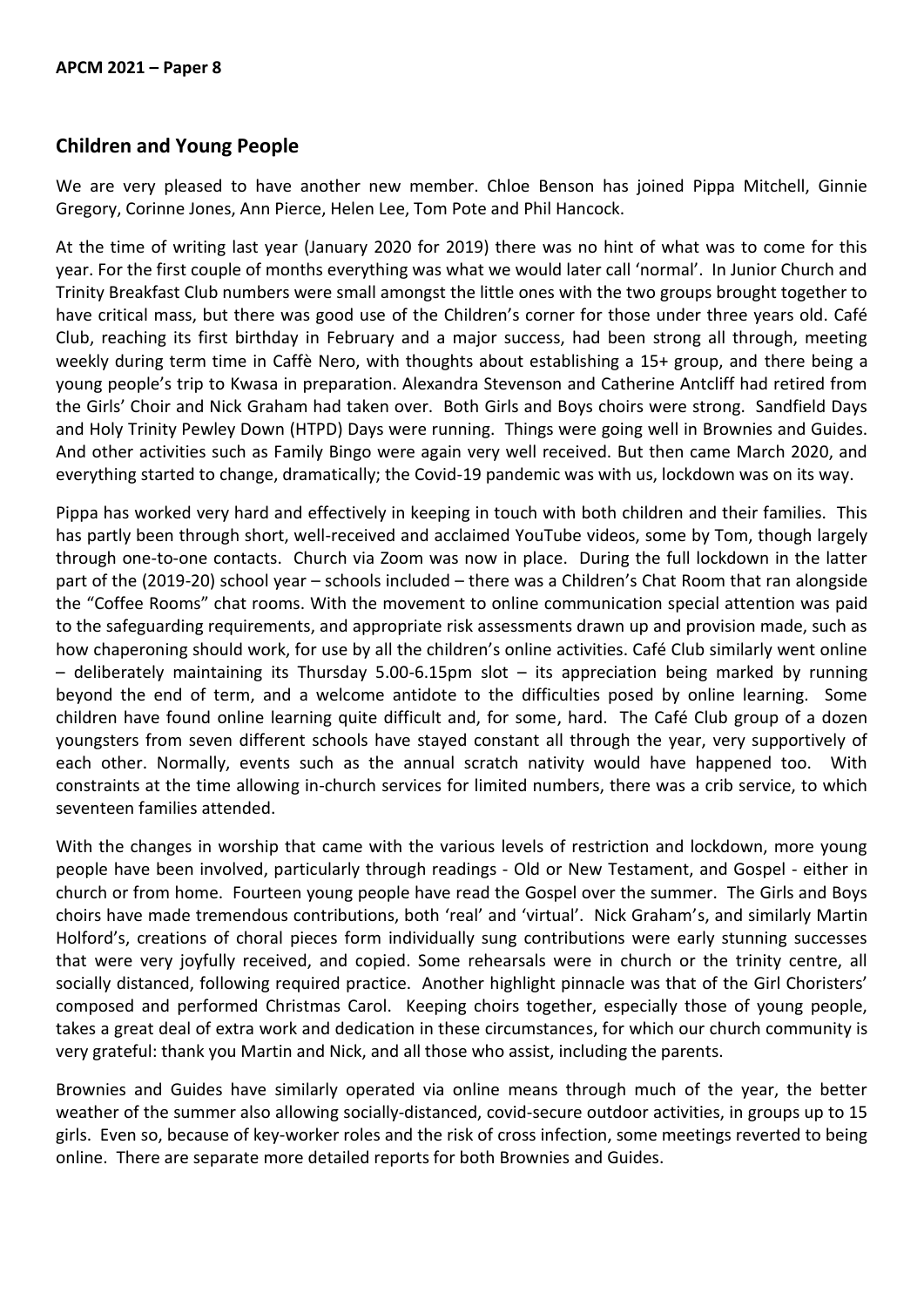It is anticipated that Sandfield and HTPD activity days may start again towards the end of the current school year. The relationship with Sandfield continues to be strong, re-endorsed by the new head, Kate Collins, and by the parish's commitment through outward giving.

Despite all the difficulties and sometimes tragic events that are part of a pandemic, the year has been marked, too, by tremendous successes and commitment to each other and to the community more widely.

*Philip Hancock (Chair) January 2021*

## **Choirs**

2020 got off to a very good start as Nick Graham, a former boy chorister in the choir, was recruited to direct the girls' choir.

Once COVID-19 restrictions came into force and with the wonders of technology, the choir adapted quickly to using 'Zoom' for rehearsals so that the choristers in particular maintained the weekly discipline of practice. A number of events were cancelled due to COVID, including the girls' summer tour, joint evensong with the cathedral choir and the annual new chorister open evening. This last event was a particular blow to lose as it has been a fertile event for attracting new boy choristers, and recruitment is needed as soon as possible once conditions allow if the boys choir is to survive long term.

There were, however, some unexpected blessings in lockdown. Of particular note were 'virtual' choir performances masterfully assembled by Nick Graham of hymns and anthems sung by the boys, girls, adults and, indeed the whole parish. For many, the recording using this method of the hymn 'Jesus Christ is risen today' for Easter Day was particularly poignant, and even reached Channel 4 news, attracting comments from afar.

The boys' choir was able to meet for a socially distanced tea party in July to mark the end of term and singing recommenced in September, with the boys showing little signs of the extended separation although further restrictions made this short lived. In November, the decision was taken to cancel the tour to Ripon Cathedral, scheduled for August 2021 in the light of concerns about how COVID would impact upon it. It would have been the choir's 13th tour.

A new CCTV system was installed at the organ console at the end of 2020. This greatly improves communication between visiting organists, and conductors, orchestras and choirs in the nave, thus raising the quality of the facilities available to hire to outside groups.

At the start of 2020 the girls' choir said goodbye to Alexandra Stevenson (Director) and Catherine Antcliff (accompanist), who had both led the choir excellently for several years and Nick Graham was appointed as Director. The choir have been primarily rehearsing on Zoom, and achieving great things; the first virtual choir video reached almost 10,000 people and was featured on the Classic FM website. Like the boys, the girls returned to in-person singing with aplomb in September, although this had to be curtailed once further lockdown restrictions came into force.

The commitment of choristers, adults, and parents, as well as members of the congregation joining in virtual performances, has reinforced the music tradition of the Parish and bodes well for when worship in church returns.

*Martin Holford, Director of Music*